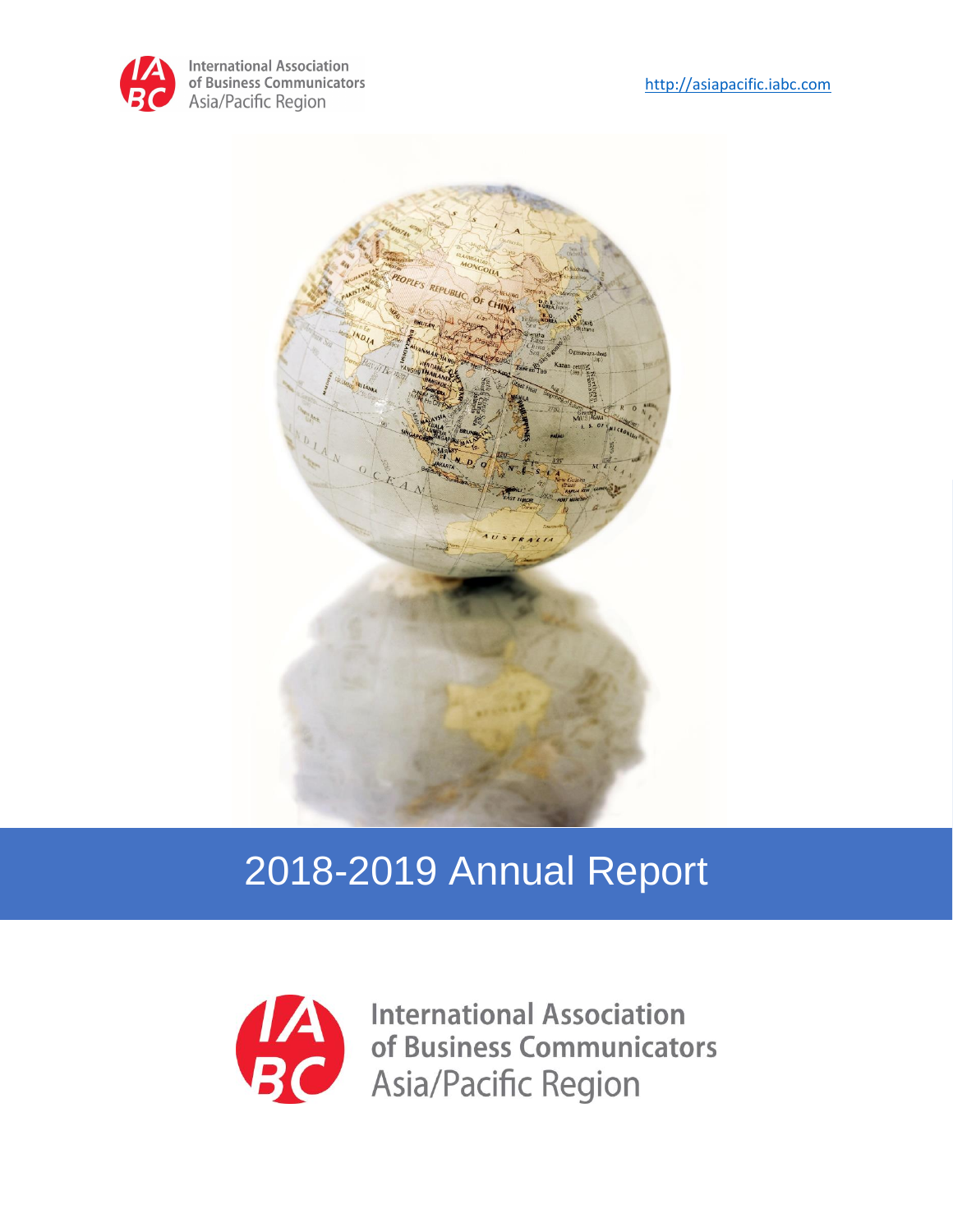



I am proud of the achievements of the IABC APAC board over the last 12 months. Our objectives aligned with #IABC1720 Strategic Framework: to advance the profession, create connection

and develop strategic communicators through a proactive approach to leadership and by enabling communicators to prove their impact on the organizations they serve using insights and results.

Throughout the term, the board have focused on encouraging the recognition of communication professionals throughout IABC Asia Pacific region, including IABC leaders and members. This has resulted in five Chapters being awarded 10 IABC Chapter Management Awards, Kristy Christie (President IABC Malaysia Chapter) being appointed Chapter Leader of the Year, 35 communication professionals being recognised with Gold Quill Awards, and seven certified as GCCC Strategic Communication Management Professionals (SCMP).

Fusion18 brought together over 150 communication professionals for two days of learning and networking with insightful and thought-provoking keynotes, presentations, panels and presentations. This highly successful conference, held in Melbourne, allowed us to support the goal of delivering more local content for APAC members and communication professionals in the region and helped us to connect with members and leaders across regional chapters.

#### 2018/2019 Board

Chair Lisa McNally (Australia)

Past Chair Ben Shaw (Singapore)

Vice Chair Zora Artis (Australia)

**Secretary** Tammy Kusama (Japan)

Director, Chapter Development Jennifer Andrewes (NZ)

Director, Members-at-Large Ben Wyld (Australia)

Director, Professional Development Belinda Gaskell (Australia)

> Director, Communications Kate McNamara (Australia)

Director, Digital Communications Kristy Christie (Malaysia)

Director, Social Communications Sia Papageorgiou (Australia)

> Treasurer James Howe (Australia)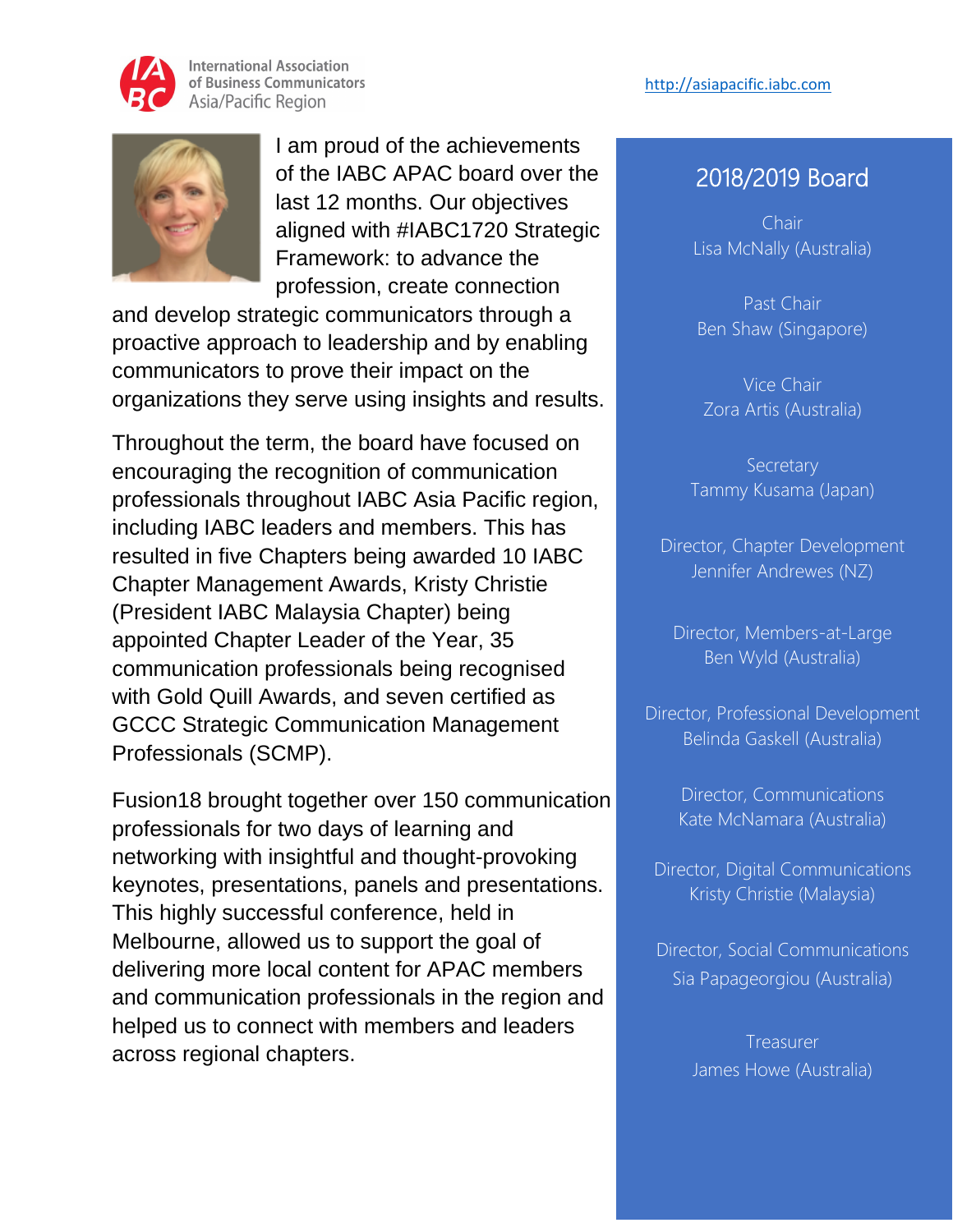

As part of this event, the IABC APAC Regional Leadership Institute (LI) was held, connecting 27 volunteer leaders from throughout the region, representing 11 of our 15 chapters. The program included presentations on best practice from leaders throughout the region and the pilot of IABC's brand new 'Ethics-in-a-Box' program. We were thrilled to have IABC Executive Director, Stephanie Doute and IABC Chair, Ginger Homan attend both the Leadership Institute and Fusion18.

We are looking forward to bringing communication professionals from throughout the region together again this year at Fusion19 in Hong Kong in November. More information will be shared about this event in the coming weeks.

We have continued to focus on our Regional Growth Plan, exceeding many of the goals we set for 2018-2019. We continue to be the fastest growing region for IABC. We are focused on growing the region and bringing our members and other professional communicators throughout the region local content from Asia Pacific that complements the global offering from IABC. This is delivered through our successful webinar program, social media thought leadership, newsletters and the Fusion Conferences.

It has been an honour to serve as Chair of the APAC Region over the last 12 months and a privilege to work alongside a smart and dedicated board of volunteer leaders, committed to advancing our communication profession in the region.

I would to thank our past Chair, Ben Shaw, for his commitment to the IABC Asia Pacific board and congratulate him on his recent appointment to the IABC International Executive Board. Additionally I would like to thank each of our board members who have tirelessly to deliver for their portfolio throughout their 2018- 2019 term.

Zora Artis will move to the role of Chair for 2019-2020. A long-serving IABC leader, and past member of IABC's International Executive Board, Zora is sure to do an outstanding job leading the region. I look forward to seeing what IABC APAC can deliver for members in the region over the next 12 months.

Lisa McNally, Chair, IABC APAC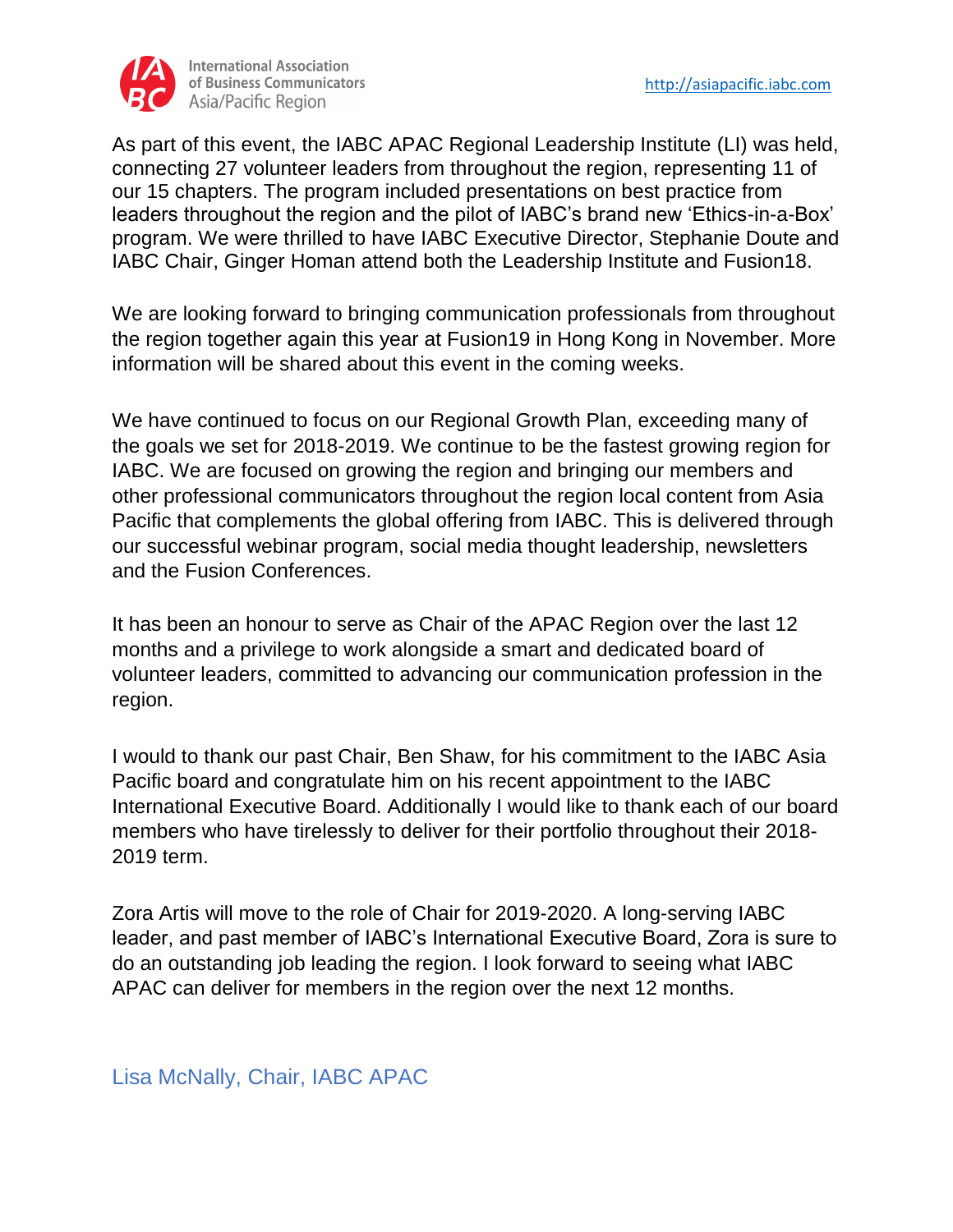## **Development of Chapters and Members-at-Large**

Jennifer Andrewes, Director Chapter Development Ben Wyld, Director Members at Large



IABC Asia Pacific is generally in good health, with a solid chapter base on which we have recently expanded. IABC in the region is now well established and has a firm foothold; visibility beyond chapters, to regional members, is growing in consistency, with regular communications from the regional board to chapter leaders and Members at Large. Some chapters have dropped below the minimum membership threshold for member affiliation and some hard conversations and decisions may be required in the year ahead.

Countries and Chapters

- Australia (Canberra, NSW, Queensland, Victoria, Western Australia)
- Fiji
- Hong Kong
- India
- Indonesia
- Japan
- Malaysia
- Philippines
- New Zealand (Auckland, South Island, Wellington)

Our regional membership ranges from large well-established chapters with a substantial financial base, through medium-size chapters with solid foundations, to small chapters newly minted or struggling to retain foothold. Our two new development chapters remain nascent. Western Australia is now well established and growing; Indonesia is making progress but will need support to further develop. Several long-established chapters are now operating at below the minimum member threshold - Auckland and Christchurch will need support to move forward. Fiji is no longer operating as a fully active chapter. Two other chapters (Singapore and Tasmania) remain in the pipeline.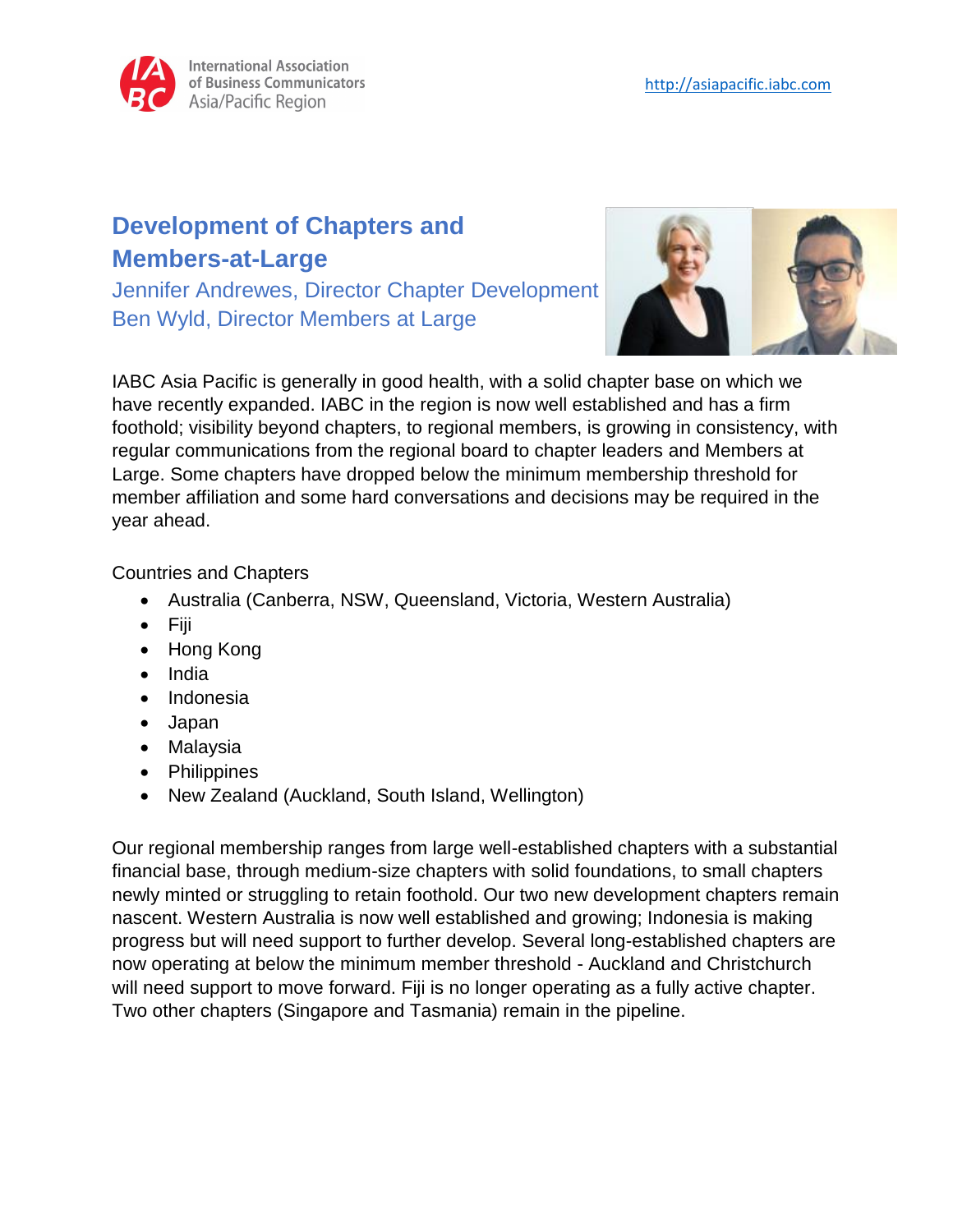

#### **Goals and objectives**

In 2018-2019 we:

- Assigned board members to a nominated chapter with monthly chapter liaison calls scheduled.
- Recognised and acknowledged the great work of our Chapters, encouraging them to enter the Chapter Management Awards resulting in nine awards presented to five chapters: Victoria, Wellington, Malaysia, Canberra and NSW. Additionally, Kristy Christie, President of Malaysia Chapter, was recognized as Regional Leader of the Year.
- Established a quarterly (Zoom) call between APAC board and chapter presidents
- Facilitated Ginger Homan and Stephanie Doute to visit Melbourne, Canberra, Sydney and Wellington, with chapter member event programmes following Fusion in Melbourne, visiting nine corporate members.
- Connected with leading comms professionals in APAC region to respond to call for speakers, resulting in 6 APAC presenters at World Conference, 3 APAC presenters at international Leadership Institute, 20+ APAC presenters at Fusion18 and 5 APAC presenters for APAC webinars and 2 for IABC webinars.
- Saw 32% growth in Members at Large, increasing from 55 to 73, welcoming every new MAL with personal emails.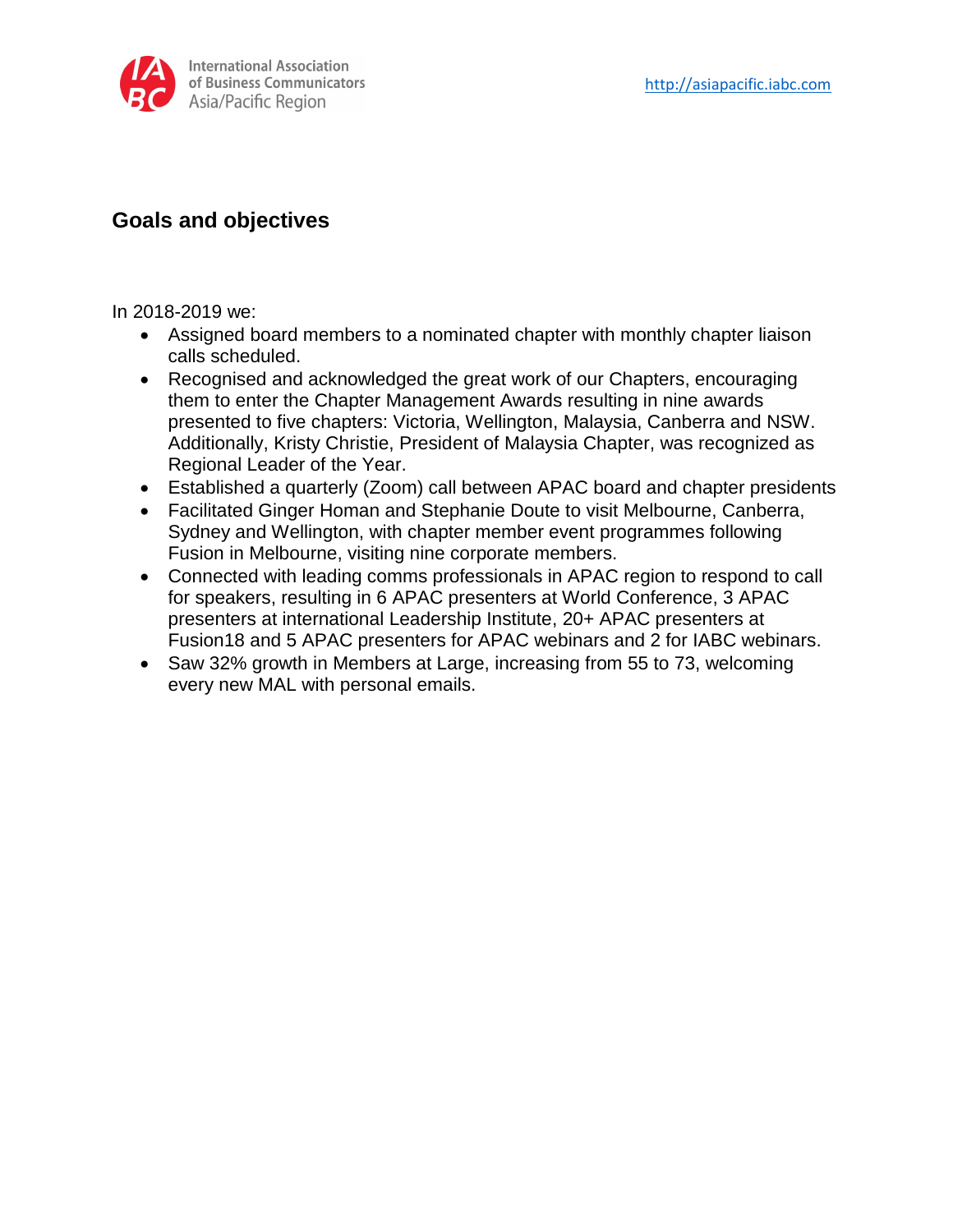### **Overview of Communication Activities**

Kate McNamara, Director of Communications Kristy Christie, Director of Digital Communications Sia Papageorgiou, Director of Social Communication



In 2018-2019 the IABC Asia-Pacific Board carried out multiple Communication outreach activities to engage and inform IABC Members of the region, significantly increasing followers on social media platforms.

In 2018-2019 we:

- Developed and executed multiple communication campaigns to support IABC Asia-Pacific Fusion 2018 Conference, webinar program and other global initiatives including LI, scholarships and World Conference.
- Provided information about IABC APAC events and promotions on our website.
- Promoted IABC and IABC APAC programs on social media platforms with daily posts across each platform.
- Increased social media followers and exposure on IABC APAC social media accounts with a 469% increase in followers on LinkedIn, 26% increase on Twitter and 45% increase on FaceBook.
- Sourced and promoted eight IABC Asia-Pacific members as part of social media campaign: *Why I love being a communication professional*
- Shared good news stories including: Fusion conference and Asia-Pacific speakers; Gold Quill Award winners; scholarship recipients; certifications gained; world conference and Asia-Pacific speakers; diversity in our region; IEB members appointed from our region; IABC EMENA conference and Asia-Pacific speakers; end-of-year overall achievements; CMAs won
- Supported Webinar program with promotion across leader and all-member eDMs, social media and website

Work in progress includes:

Proposed sitemap and budget request has been submitted to the board and we have received approval. The revamp is in progress and expected to be completed by 30<sup>th</sup> June 2019.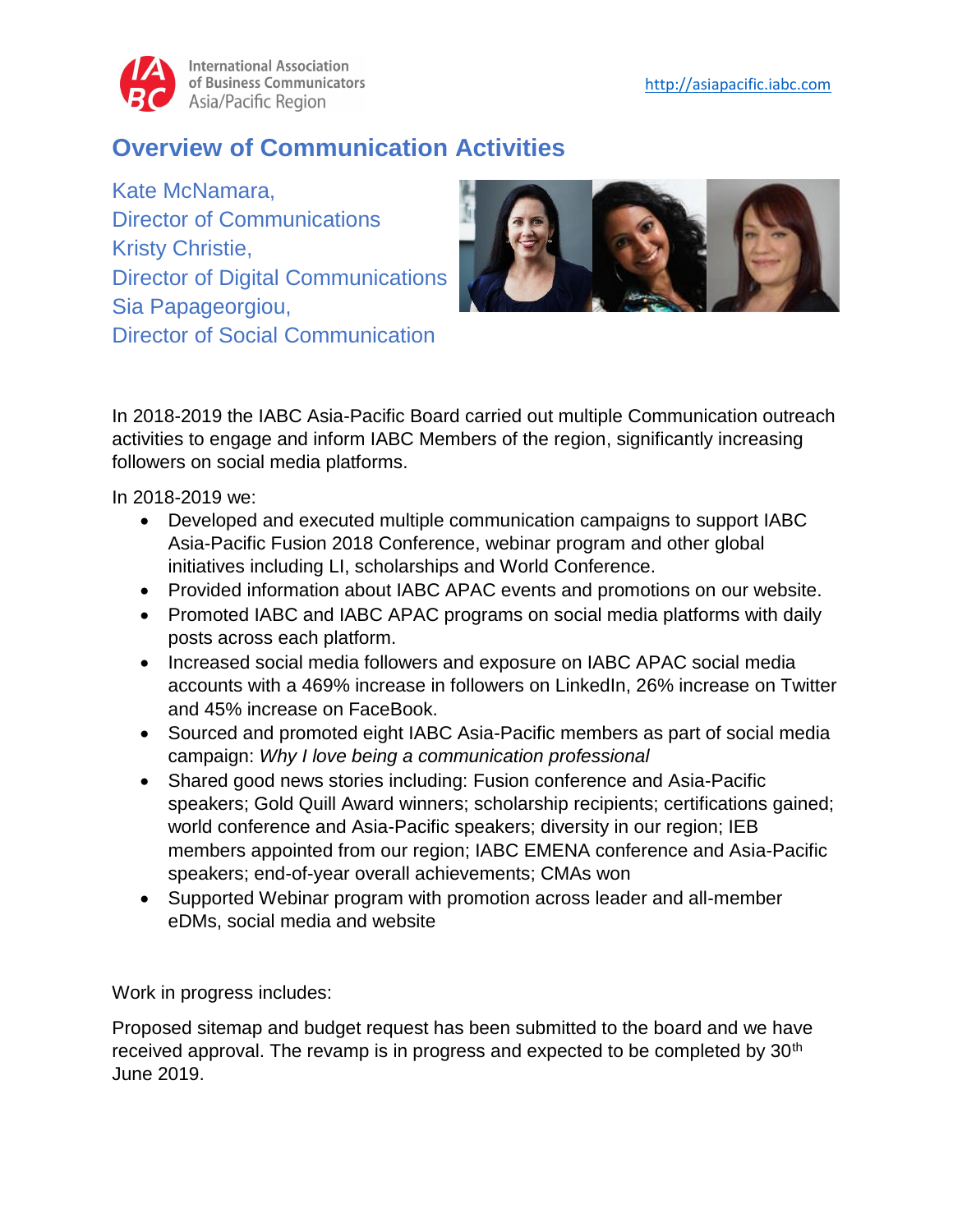



# **Professional Development**

Belinda Gaskell, Director Professional Development

The Webinar program continued in 2018/2019 with five free webinars offered to professional communicators throughout the region.

- The skills for tomorrow's communications leader Katrina Andrews
- The best practices of a modern social executive Darren Sibson
- Setting up a crisis ready communications team Genevieve Hilton
- The power of AI in communications Subho Das
- How to use personal stories to connect and engage employees Gabrielle Dolan

Attendance was strong for all sessions, with a wide geographic representation of attendees, even extending beyond the region: Australia, New Zealand, Malaysia, Hong Kong, China, Singapore, United States, Canada, Japan, Philippines, Pakistan, Fiji, UK, India.

In 2018/2019, nine people from the APAC region gained their GCCC SCMP certification. These examinations were sat in Melbourne (Fusion18), Long Beach (Leadership Institute) and Vancouver (World Conference), increasing the total number of SCMPs in APAC to 11.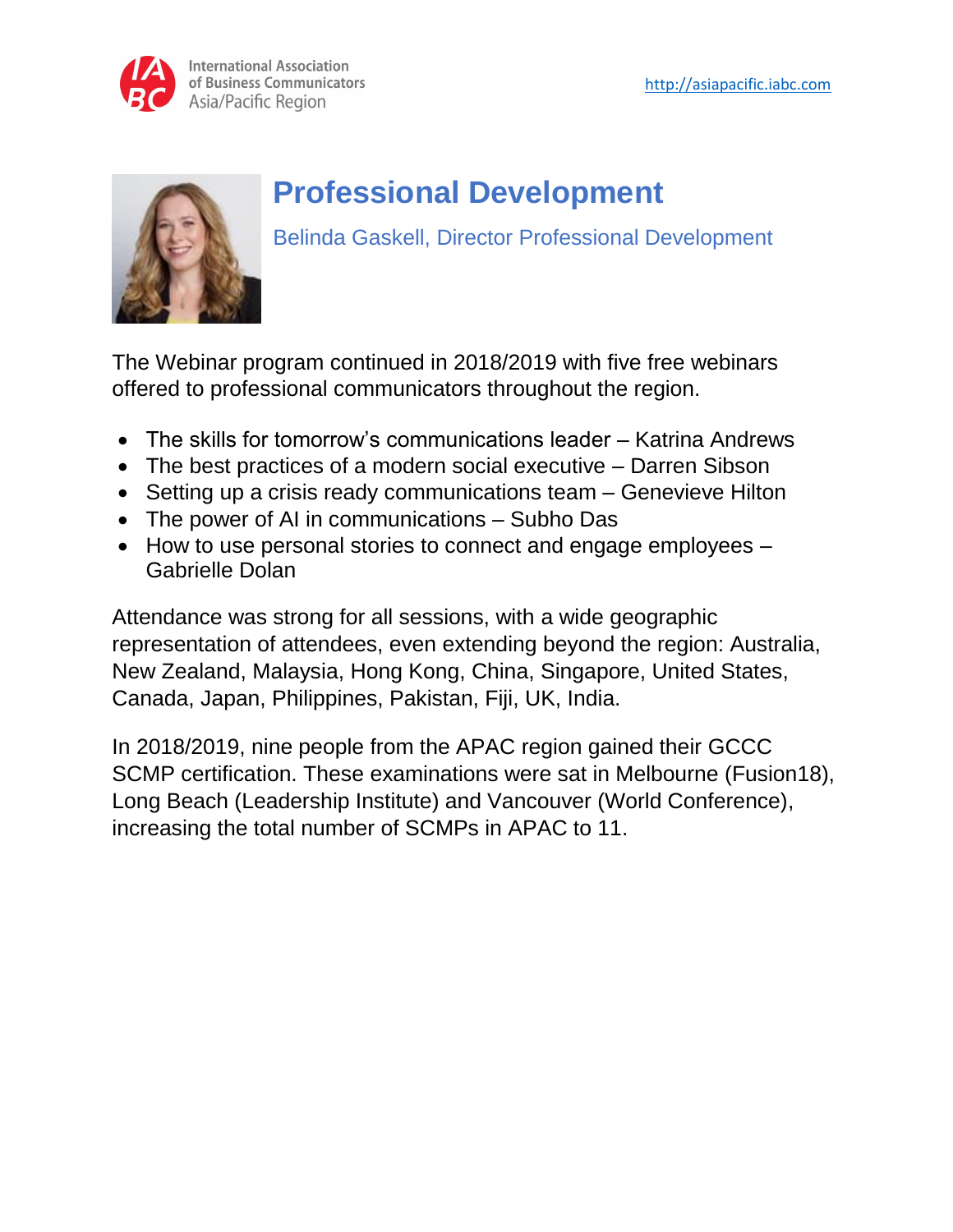



## **IABC APAC Treasurer Report 2018- 2019**

James Howe, Treasurer

The last financial year saw IABC Asia-Pacific continue to strengthen its financial position.

Holdings estimated at 30 June 2019 are A\$113,872.63. In our financial report to 31 December 2018 we reported a net profit of \$53,878.99. This was derived from \$132,999.38 revenue against \$79,120.39 expenditure. Our finances for the first six months of calendar year 2019 are essentially break even.

Income was largely driven through a profitable and well-run regional conference, associated sponsorship and membership rebates. Our primary expenses were costs associated with the conference, scholarship funds and insurance fees.

Funding has been approved to establish the 2019 regional conference with the aim to be a break-even event while raising the IABC profile in host city Hong Kong.

A financial report is tabled and provided for each monthly IABC APAC board meeting and all financial results reported to global office for audit and compliance.